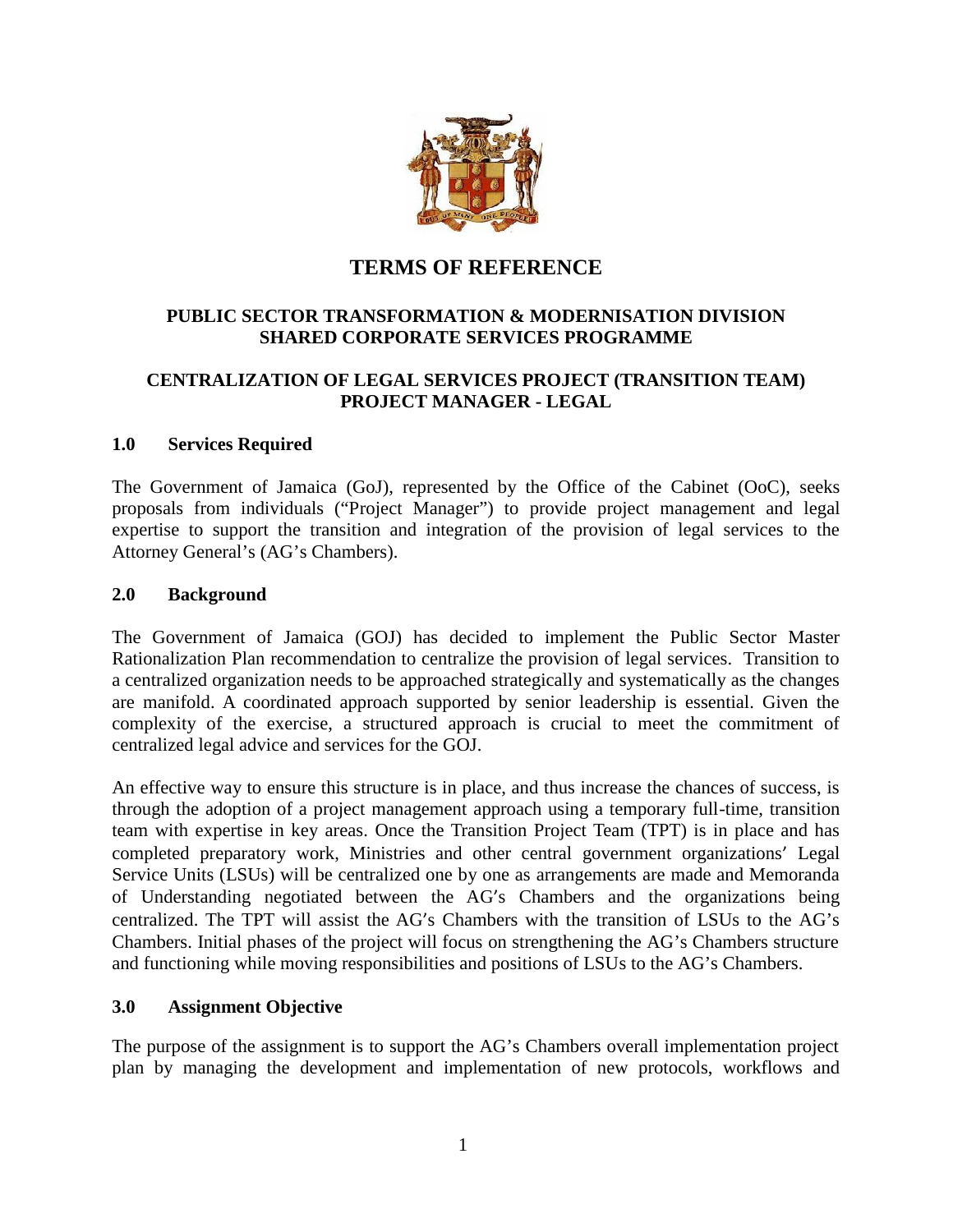performance standards for the legal work of the AG's Chambers. The Project Manager, Legal will ensure the effective project management of the legal practice components of the project, including planning and reporting, implementation of project activities, review, and evaluation. Additionally, the Project Manager, Legal is responsible for ensuring project records pertaining to the legal components of the project and all supporting documents are properly kept.

# **4.0 Scope of Work**

The Project Manager, Legal is required to support the transition and integration of the provision of legal services to the AG's Chambers and to ensure that all services are successfully delivered.

The Project Manager has the overall responsibility for the successful initiation, planning, execution, monitoring, controlling and closure of the project. In keeping with the assignment objectives, the Project Manager will be required to produce a Work Plan, in accordance with Project Management standards.

At a minimum, the Project Manager- Legal will be expected to:

- Prepare detailed methodology and work plan which will deliver the projects on target and per specification;
- Develop and maintain project documents to include project management plan and schedules. The Project Plan must be in accordance with Project Management Institute (PMI) principles and guidelines;
- Work with the Project and Change Management Executive to define priorities;
- Develop a legal project transition plan;
- Collaborate with Ministries, LSUs, and AG's Chambers units to develop a Memorandum of Understanding (MOU) template and supporting the Solicitor General (Project Lead) in negotiations;
- Develop guidelines, policies, templates, and protocols to address legal operations, including workflow, file management protocols, and ensuring a clear delineation of roles and responsibilities for AG's Chambers headquarters and LSU legal officers. Products will be part of an evergreen suite of work tools and stored on the AG's Chambers internal knowledge management web site;
- Provide advice and guidance on legal performance objectives and standards;
- Develop and deliver training to staff on new workflows and protocols; and
- Develop and work with an LSU to implement a settlement authority delegation pilot project for claims against the government, in year two if possible.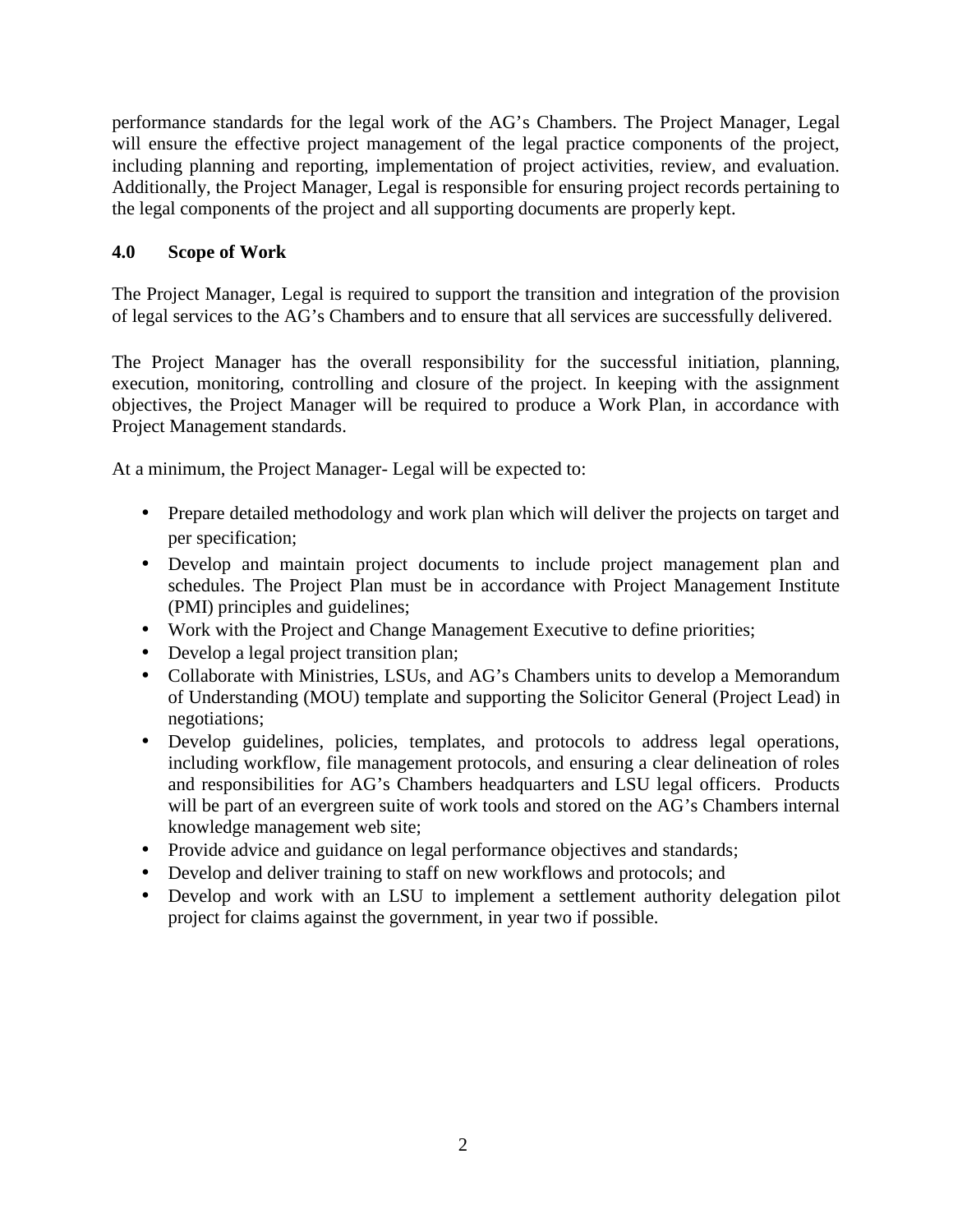# **5.0 Deliverables**

# **5.1 The deliverables under this project are outlined in the table below. All documents submitted must conform to the following minimum standards:**

- should follow the draft outline that is to be submitted to and approved prior to the deliverable being formally submitted;
- use language appropriate for a non-technical audience;
- be comprehensive, properly formatted and well presented;
- provide justifications for all assumptions;
- show evidence of consultation;
- be presented to the Steering Committee to allow for feedback and comments;
- final version of deliverable to incorporate Steering Committee feedback and be submitted in electronic editable format and two hard copies.

#### **5.2 Table - Deliverables**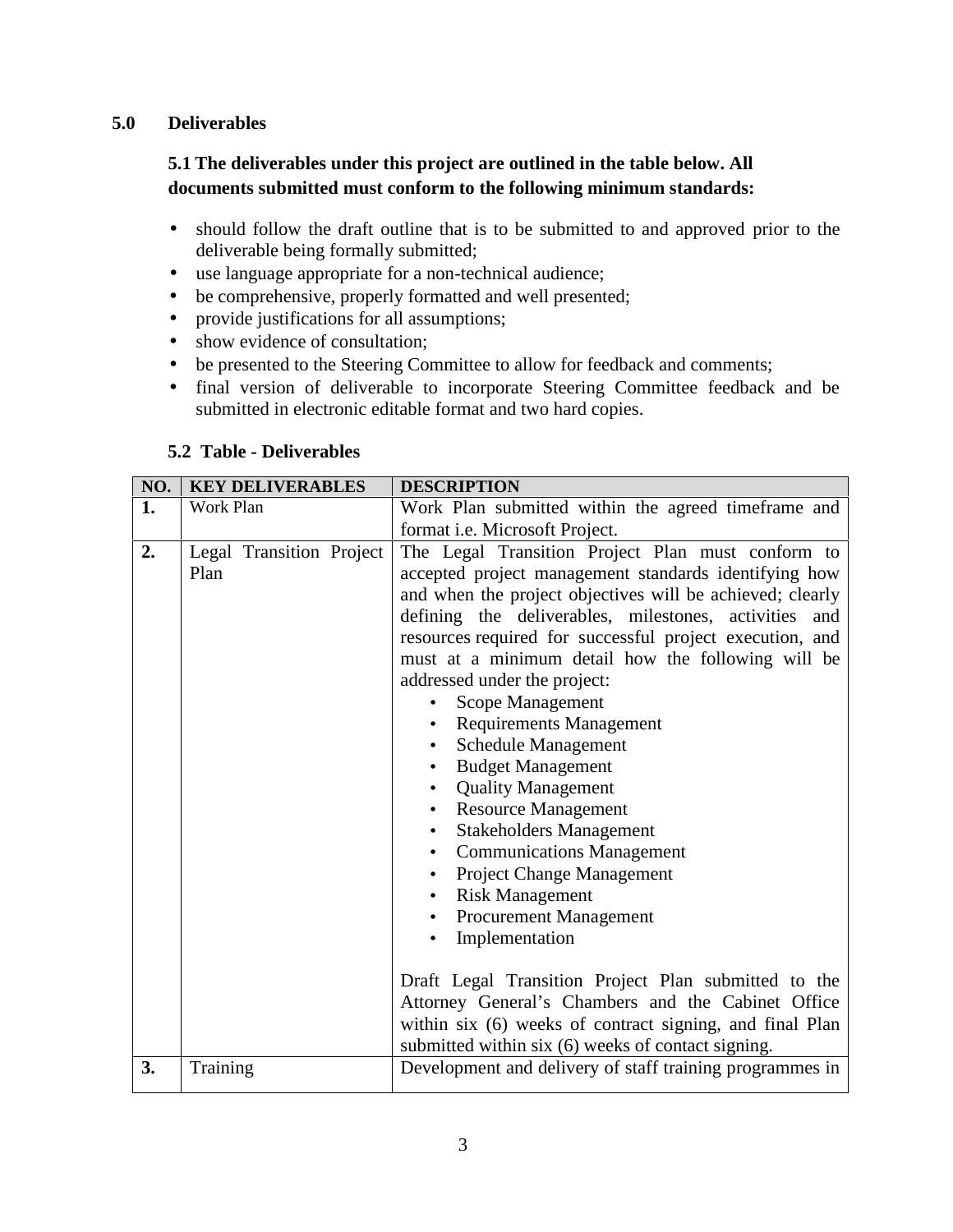|    |                                 | new protocols and workflows.                                                                                                                                                                                                                                                                                                                                                                                                                  |
|----|---------------------------------|-----------------------------------------------------------------------------------------------------------------------------------------------------------------------------------------------------------------------------------------------------------------------------------------------------------------------------------------------------------------------------------------------------------------------------------------------|
| 4. | Policies and Protocols          | Legal practice guide including guidelines, policies, and<br>protocols to address legal operations; MOU Templates                                                                                                                                                                                                                                                                                                                              |
| 5. | Monitoring and<br>Evaluation    | This will include the following:-<br>1. On-going monitoring status reports and adjustment<br>to project and change management plans as<br>required;                                                                                                                                                                                                                                                                                           |
|    |                                 | 2. Data Collection and Reporting Format<br>3. Manual for data collection and reporting                                                                                                                                                                                                                                                                                                                                                        |
| 6. | <b>Monthly Progress Reports</b> | The officer will be required to submit Monthly Progress<br>Reports summarising:<br>• the progress made during the period (planned vs.<br>actual targets, etc.)<br>the proposed activities for the ensuing month,<br>risks, challenges, gaps, and recommendations for<br>addressing them<br>Advice and recommendations to AG's Chambers<br>Executive Committee to support the transition to<br>an integrated legal service delivery operation. |
| 7. | Project Close Out Report        | mitigating<br>Document<br>challenges,<br>strategies,<br>evaluation<br>of<br>recommendations,<br>the<br>project<br>implementation. This must be benchmarked against the<br>agreed Project Plan. Document should be done in<br>accordance with agreed international standard                                                                                                                                                                    |

# **6.0 Reporting Relationship**

The officer will report to Project and Change Management Executive.

# **7.0 Supervisory Responsibility -** None

#### **8.0 Technical Expertise Required**

The ideal candidate should possess:

# Required Experience and Skills Criteria:

- Bachelor of Laws Degree;
- Legal Education Certificate;
- At least five years' experience working in a legal setting, providing legal advice to government and or conducting civil litigation;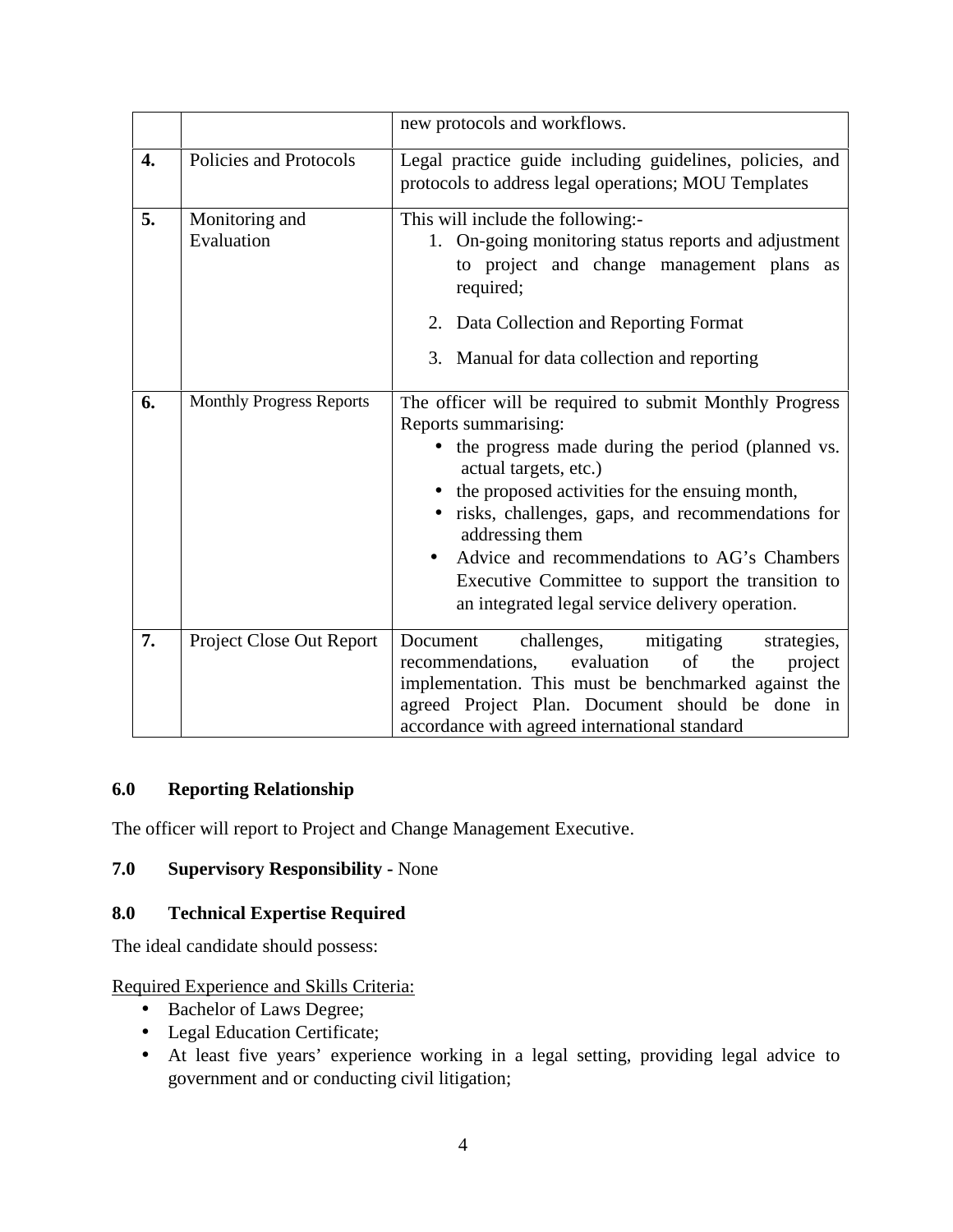- Training in project management
- A minimum of five years (5) experience working in the area of Project Management with at least two major projects of similar scope successfully completed within the last three years;

The following would be assets:

- Experience developing and delivering training; and
- Experience developing policy or procedures governing legal practice and operations

The candidate will also be expected to demonstrate the following:

- Advanced knowledge of Jamaican laws and legal system;
- Sound analytical and problem-solving skills
- Excellent oral and written communication and presentation skills
- Excellent time management skills
- Excellent people and team building skills
- Proficiency in using the Microsoft Office Suite

# **9.0 Key Interfaces**

# *9.1 Internal*

 Project and Change Management Executive, Deputy Solicitors General, Solicitor General.

# *9.2 External*

 Permanent Secretaries, Heads of LSUs, Ministry of Justice, Ministry of Finance and the Public Service.

# **10.0 Location and Working Conditions**

The officer will be provided with office space at the AG's Chambers at NCB North Tower, 2 Oxford Road, Kingston 5, including:

- administrative support;
- access to information and managerial/technical personnel;
- any other assistance as may be reasonably required to undertake the duties identified in this Terms of Reference.

# **11.0 Travel**

The officer may be expected to travel to other Legal Service Units (LSUs).